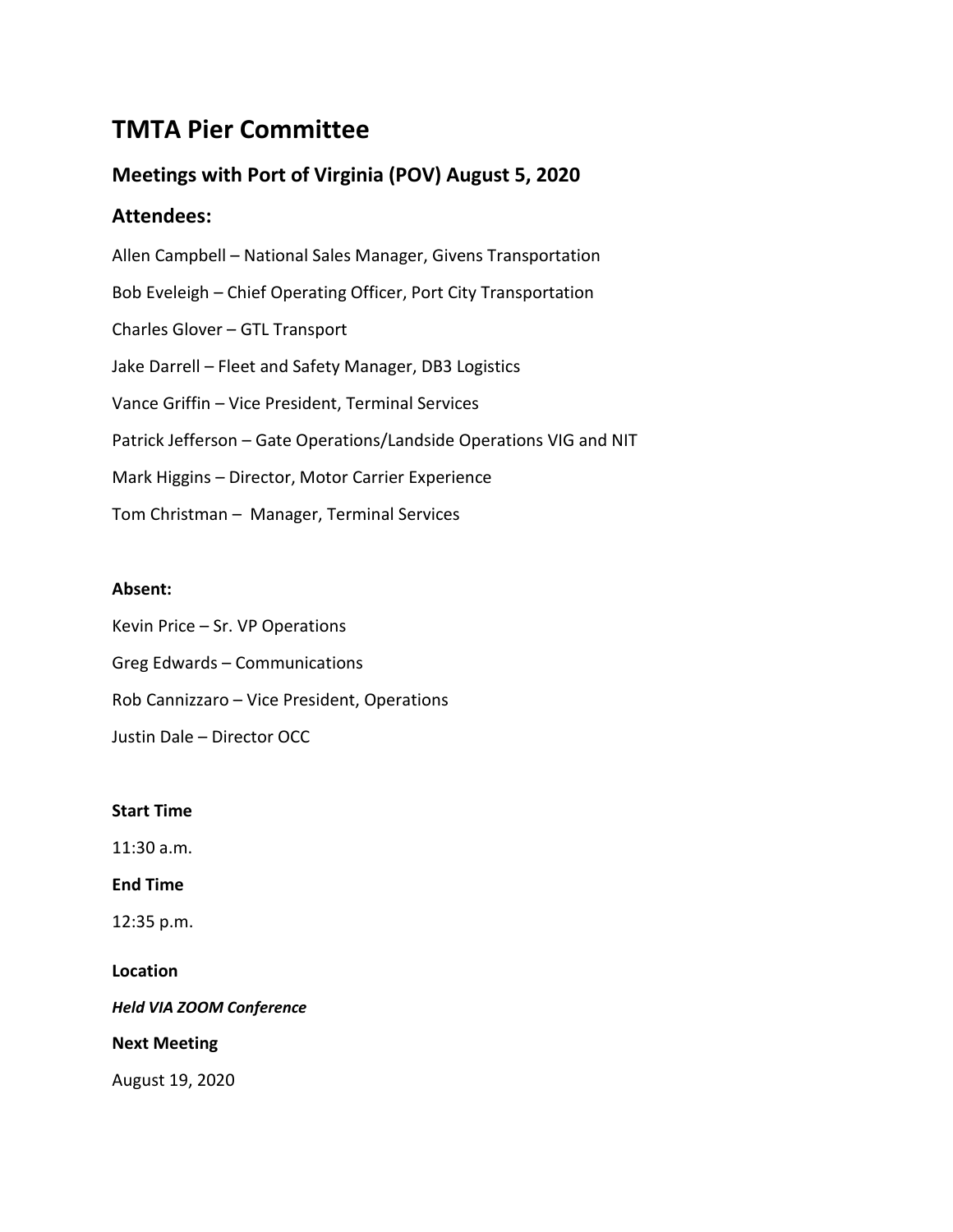## **Notes/Findings**

### **Volumes and Blank Sailings**

No material changes in outlook since July 22 meeting. No new blanks have been added.

Forecast shows current volumes dropping off slightly in the coming weeks.

### **Hours**

The Port will announce the addition of an hour to landside operations. An hour will be added in the morning beginning August 31, 2020.

### **Metrics**

Expanded turn times remain good. Mondays are heavy then trail off the rest of the week.

For July 2020, turn times of 2-4 hours stood at .33% well below the target the Pier Committee agreed in November 2018. The remaining cases do not have a common cause so are difficult to eliminate. The Port is looking at several causes that they believe can be rooted out.

We are jointly looking for more improvement in turn times between 90 and 120 minutes. For the Port's fiscal year 2020 this number stood at 2.63%.

### **Joint Motor Carrier Committee/Stakeholder Committee Meeting**

The next meeting is Wednesday, August 12, 2020. Bob Eveleigh will give a quick overview of the Pier Committee's efforts

### **Motor Carrier Duplicate Appointment issue**

A motor carrier reported a duplicate transaction was generated when they attempted to change a returning container and move the return window by one hour. The Port acknowledges this is one situation where a duplicate transaction can occur. There are also others. There is a project underway to improve the motor carrier interface with Pro Pass and eliminate duplicate transaction scenarios.

In the meantime the Port recommends as a partial solution making a new transaction for the new empty return. This of course assumes an empty return is available in the desire time slot.